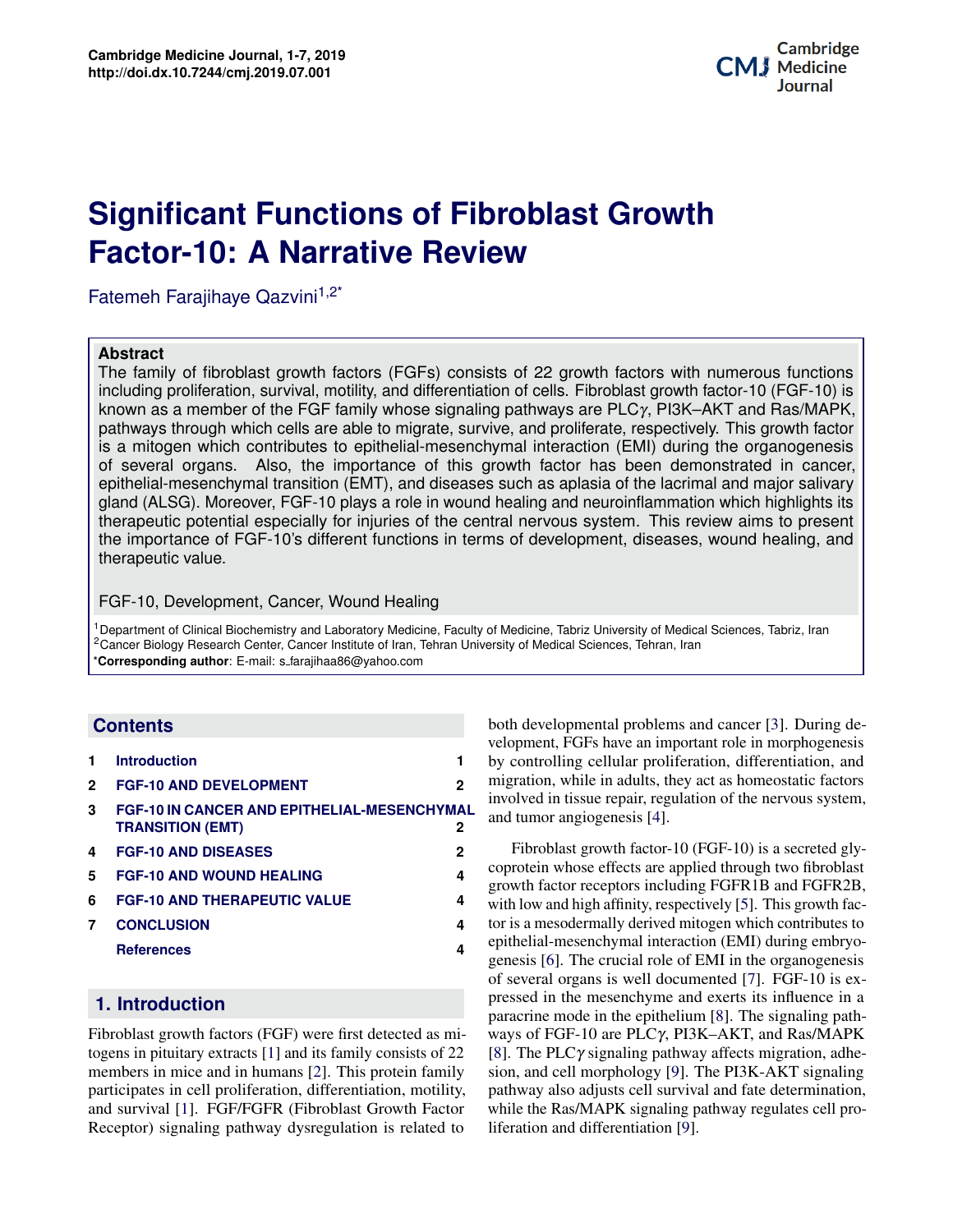Fluorescence in situ hybridization (FISH) analysis was performed in order to identify the location of the FGF-10 gene and the result mapped the FGF-10 gene in to the 5p12-p13 locus of chromosome 5 [\[10\]](#page-4-6). The isolated cDNA of *FGF-10* from human lungs encodes a protein that consists of 208 amino acids [\[11\]](#page-4-7) weighing 19kD [\[12\]](#page-4-8), with a high sequence similar to rat FGF-10 (95.6%) [\[11\]](#page-4-7). In addition, a hydrophobic plot analysis indicated that both the human and the rat FGF-10 possessed the hydrophobic N-terminal including 40 amino acids that possibly act as a signal peptide [\[11\]](#page-4-7). This review presents the importance of FGF-10's different functions in terms of development, disease, wound healing, and therapeutic value.

## <span id="page-1-0"></span>**2. FGF-10 AND DEVELOPMENT**

The analysis of the results of *Fgf10* and *Fgfr2b* mutant mice and null mice show that the FGF10/FGFR2b signaling pathway has a significant role in the development of branching organs such as the pancreas, mammary gland, salivary gland, thyroid gland, and lungs [\[13\]](#page-4-9). This is supported by reports of mice with Fgf10 deficiency showing various tissue defects in the lungs, limbs, and mammary glands [\[14\]](#page-4-10). FGF signaling is also involved in neural crest induction which leads to the formation of the central nervous system and future epidermis [\[15\]](#page-4-11). Blocking FGF signaling in the explant prevents the induction of neural crest in response to paraxial mesoderm signals [\[16\]](#page-4-12). Within tongue skeletal muscle morphogenesis, TGF- $β$  induced FGF-10 signaling in cranial neural crest plays a vital role in myogenic progenitor development via the adjustment of tissue-tissue interactions [\[17\]](#page-4-13). Also, a special pattern of FGF-10 expression in the adult mammalian brain adjusts neurogenesis and preserves neurogenic potential [\[18\]](#page-4-14). By regulating well-timed differentiation of radial glia, transient Fgf10 expression controls the length of the primary progenitor expansion stage, initiation of neurogenesis, and the number of progenitors and neurons fated to specific cortical areas [\[19\]](#page-4-15). Fgf10 also acts as a key controller of the neuroepithelial to radial glial transition and the subsequent rostral forebrain size [\[20\]](#page-4-16).

Table 1 demonstrates the importance of FGF-10 functions in the development of several organs.

# <span id="page-1-1"></span>**3. FGF-10 IN CANCER AND EPITHELIAL-MESENCHYMAL TRANSITION (EMT)**

FGF-10 has an important role in the proliferation of cancer cells by enhancing the transition of G1 to S phase and thus preparing the cells for mitosis [\[36\]](#page-5-0). By applying immunohistochemistry and in situ hybridization, mRNA of FGF-10 was seen in both colorectal cancer cells and adjacent fibroblast of cancer cells [\[37\]](#page-5-1). There was no detection of FGF-10 mRNA in normal colorectal tissues which indicates the possible role of FGF-10 in the growth of col-

orectal adenocarcinoma cells [\[37\]](#page-5-1). One in vivo study has shown that overexpression of the FGF-10 gene stimulates the formation of organized tumors with type II epithelial cell features in the lung [\[38\]](#page-5-2). Also, a study on human breast carcinomas has shown that *Fgf10* mRNA levels have been strongly enhanced in approximately 10% of the tested human breast tumors, proposing that *Fgf10* may play a role in the oncogenicity of a subdivision of human breast cancers [\[39\]](#page-5-3). FGF-10 has an important role in some other cancers such as pancreatic cancer (the FGF-10/FGF2IIIb signaling pathway stimulates cell immigration and invasion in pancreatic cancer) [\[40\]](#page-5-4) and prostate cancer (an increase in mesenchymal FGF-10 expression promotes formation of well differentiated prostate cancer) [\[41\]](#page-5-5).

FGF-10 is also known as a significant factor during type-I EMT (happens during embryogenesis) and it is also important in type-III EMT (happens during cancer and metastasis) [\[36\]](#page-5-0). EMT is considered a process in which epithelial cells lose their connections and acquire the ability to migrate freely and adopt mesenchymal phenotype [\[9\]](#page-4-5). EMT happens during embryonic progression, as a physiological response during wound healing, and is also essential for the development of cancer [\[42\]](#page-5-6). In fact, it is a significant process in cancer metastasis, interrupting cell-cell adhesion and enhancing tumor cell invasion [\[43\]](#page-5-7). FGF-10 is an important factor during both type-I and III EMT [\[36\]](#page-5-0). FGF-10 may stimulate EMT via Ras/MAPK and AKT/PI3K/mTOR signaling pathways [\[36\]](#page-5-0). The PI3K/AKT signaling pathway is necessary for FGF-induced EMT and cell survival [\[44\]](#page-5-8). FGF-10 expression reduces gene expression of Ecadherin (responsible for epithelial adherence connections) while increasing Slug (SNAI2) and Snail (SNAI1) (two transcription factors known as EMT- inducers) [\[36\]](#page-5-0). The loss of the E-cadherin expression is one of the important agents all throughout the EMT process in both development and cancer [\[45\]](#page-5-9). The lack of E-cadherin also enhances invasiveness of tumor cells in vitro, and it is associated with the transmission of adenoma to carcinoma in animal models [\[45\]](#page-5-9). In fact, the E-cadherin expression level is inversely correlated with the grade and stage of the tumor [\[45\]](#page-5-9). Moreover, up-regulation of FGF-10 promotes cell sensitivity to TGF-β [\[36\]](#page-5-0). TGF-β acts as a strong regulator of cellular adhesion by decreasing E-cadherin expression [\[46\]](#page-5-10). Overall, increased levels of TGF- $\beta$  reduces adhesiveness and increases the motility of cancer cells [\[47\]](#page-5-11).

## <span id="page-1-2"></span>**4. FGF-10 AND DISEASES**

FGF-10 encoding gene mutations are related to aplasia of the lacrimal and major salivary glands (ALSG), which is a rare and autosomal dominant disorder characterized by atresia, aplasia, and hypoplasia of the lacrimal and salivary glands [\[48\]](#page-5-12). ALSG displays symptoms such as epiphora, irritable eyes, recurring eye infections, oral inflammation, dental erosion, dental caries, and xerostomia [\[48\]](#page-5-12). Babies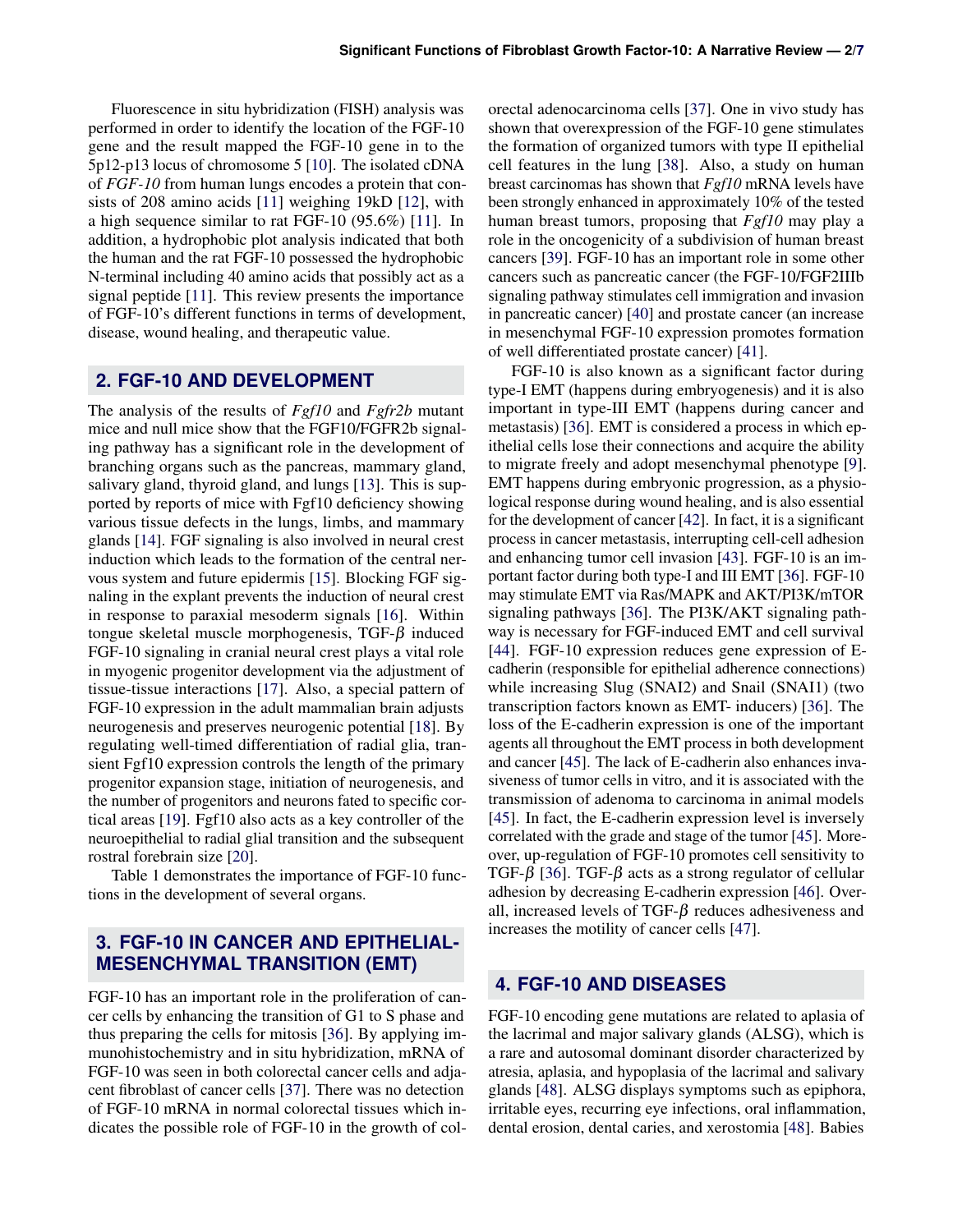| Organ                     | Effect                                                              | Defect                                                          |
|---------------------------|---------------------------------------------------------------------|-----------------------------------------------------------------|
| Lung                      | During mouse lung morphogenesis, Fgf10 con-                         | FGF-10 knockout mice show failed lung devel-                    |
|                           | trols the proliferation of endoderm and bud out-                    | opment $[22]$ .                                                 |
|                           | growth (mouse) [21].                                                |                                                                 |
| Pancreas                  | FGF-10/FGFR2b signaling plays a role in ad-                         | Mice with either lack of Fgf10 or FGFR2b                        |
|                           | justing cell proliferation and differentiation of                   | demonstrate pancreatic hypoplasia [23].                         |
|                           | pancreatic cells (mouse)[23].                                       |                                                                 |
| Prostate                  | FGF-10 is a key essential growth factor for                         | In FGF-10-/- mice, the prostate was absent or                   |
|                           | prostate development and obviously influences                       | atrophic [24].                                                  |
|                           | epithelial proliferation (mouse) [24].                              |                                                                 |
| Colon                     | FGF-10 regulates the proliferation and survival                     | Inactivation of $Fgf10$ reduces proliferation and               |
|                           | of the colonic epithelium which is vital for the                    | promotes cell apoptosis in the colonic epithelium,              |
|                           | formation of colonic crypt (mouse) [25].                            | leading to distal colonic atresia (mouse) [25].                 |
| Stomach                   | The FGF-10 signaling regulates the maintenance                      | Fgf10-/- mice show gastric abnormalities such                   |
|                           | of stomach progenitor, cellular differentiation,                    | as reduced size of the stomach, absence of the                  |
|                           | and morphogenesis (mouse) [26].                                     | gastric smooth muscle layer, and unusual local-                 |
|                           |                                                                     | ization of chief cells in the gastric pit at birth              |
|                           |                                                                     | $[27]$ .                                                        |
| Salivary gland            | The FGF-10/FGFR2b signaling pathway is vital                        | Lack of Fgf10 or Fgfr2b leads to salivary gland                 |
|                           | for epithelial branching and histo-differentiation                  | aplasia (mouse) [28]. FGF-10 or FGFR2b mu-                      |
|                           | of the submandibular gland (mouse) [13].                            | tations in human patients also cause LADD                       |
|                           |                                                                     | (Lacrimo-auriculo-dento-digital) syndrome and                   |
|                           |                                                                     | ALSG (aplasia of the lacrimal and salivary gland)               |
|                           |                                                                     | $[28]$ .                                                        |
| Eyelid                    | During the development of the mice's eyelids,                       | Mutant Fgf10 gene-deficient mice show open-                     |
|                           | FGF-10 plays a role in eyelid proliferation and                     | eyelids at birth [29].                                          |
|                           | harmonized immigration of the epithelium cells                      |                                                                 |
|                           | of the eyelid (mouse) [29].                                         |                                                                 |
| Eye                       | FGF-10 signaling acts as an inducer for the onset                   | The absence of lacrimal and Harderian glands                    |
|                           | of ocular gland morphogenesis (mouse) [6].                          | was observed in FGF-10 null fetuses (mouse)                     |
|                           |                                                                     | $[6]$ .                                                         |
| Tooth                     | FGF-10 mesenchymal signals adjust the morpho-                       | No significant deficiency in FGF-10-deficient                   |
|                           | genesis of the epithelial tooth (mouse) [30].                       | mice has been observed [30].                                    |
| Heart                     | Both Fgf10 and Fgfr2-IIIb are essential for the                     | Lack of $Fgf10$ leads to anomalous heart location               |
|                           | development of a normal heart. Fgf10 is needed                      | in the thoracic cavity in mice (mouse) [31].                    |
|                           | to accurately position the heart in the thoracic                    |                                                                 |
|                           | cavity (mouse) [31].                                                |                                                                 |
| Liver                     | FGF-10 plays a role in supporting hepatoblast                       | $\overline{Fgf10}$ -/- and $Fgfr2b$ -/-mice show smaller livers |
|                           | proliferation (mouse) [32].                                         | and Fgf10-/- livers indicate decreased hepato-                  |
|                           |                                                                     | blast proliferation (mouse) [32].                               |
| <b>Tracheal cartilage</b> | $\overline{\text{Fgf}}10$<br>complete<br>is necessary<br>for<br>and | Fgf10-/- mutants show incomplete cartilage rings                |
|                           | appropriately-shaped cartilage rings (mouse)                        | (mouse) [33].                                                   |
|                           | $[33]$ .                                                            |                                                                 |
| Mammary gland             | FGF-10 increases mammary gland epithelial cell                      | In Fgf10-deficient mice, mammary placodes                       |
|                           | proliferation while decreasing apoptosis (mouse)                    | failed to form [5].                                             |
|                           | $[34]$ .                                                            |                                                                 |

**Table 1.** FGF-10 key roles in the development of several organs. Difficulties in either FGF-10 or FGFR2IIIb lead to anatomical and physiological anomalies.

with ALSG show no apparent lung disorders [\[47\]](#page-5-11). However, mature patients with heterozygous lack of function of FGF-10 demonstrate a meaningful reduction in IVC (Inspiratory Vital Capacity), FEV1 (Forced Expiratory Volume in one second), and FEV1/IVC quota in comparison

with the predicted reference values and non-carrier siblings [\[47\]](#page-5-11). Genetic variants that influence FGF-10 signaling are also important in determining lung function, which may ultimately have a role in chronic obstructive pulmonary disease [\[49\]](#page-5-18). Also, FGF-10 protein defect has been reported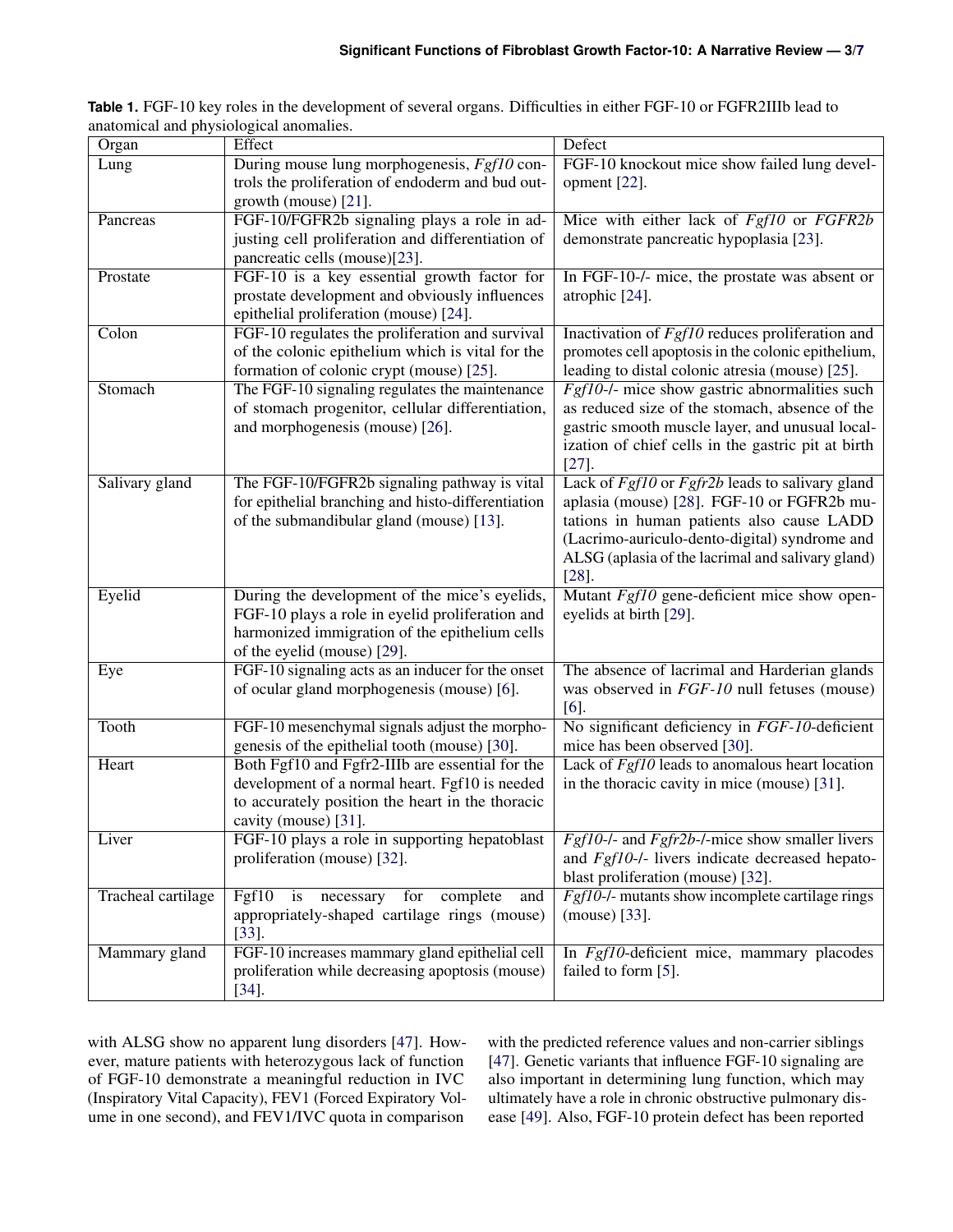in patients with broncho-pulmonary dysplasia, a chronic lung disease in prematurely-born infants, which is one of the main causes of morbidity and mortality [\[50\]](#page-5-19).

## <span id="page-3-0"></span>**5. FGF-10 AND WOUND HEALING**

FGF-10 is mainly generated by neuron and microglia / macrophages, and its expression is elevated after a spinal cord injury, especially after an acute phase, which suggests that FGF-10 can be considered as a potential treatment for injuries of the central nervous system [\[18\]](#page-4-14). Exogenous FGF-10 treatment leads to the improvement of functional recovery by decreasing apoptosis and also by repairing neurites through the FGFR2/PI3K/Akt signaling pathway [\[18\]](#page-4-14). The PI3K/Akt signaling pathway is vital for growth and survival in many biological processes such as early ischemia/reperfusion injury [\[18\]](#page-4-14). Moreover, in vivo FGF-10 treatment suppresses the activation of the NF-κB signaling pathway (the main inflammatory mediator that controls the production of TNF- $\alpha$  and IL-6 inflammatory factors in CNS) in the context of ischemic stroke, which results in decreased neuro-inflammation [\[51\]](#page-5-20).

Preliminary in vitro wound healing examinations have indicated that FGF-10 increases the proliferation and differentiation of human keratinocytes, proposing a possible role of FGF-10 in epidermal growth and differentiation [\[12\]](#page-4-8). In fact, accelerated skin wound healing as well as re-epithelialization and formation of granulation tissue are among the known roles of FGF-10 [\[37\]](#page-5-1). FGF-10 is the most effective in wound healing compared with other growth factors such as FGF-7(KGF) and TGF-beta, which have been examined in the scar formation of rabbits [\[37\]](#page-5-1). In addition, FGFR2IIIb ligands, in particular FGF-10, are strongly expressed during skin wound healing and probably result in an increase in the amount of Nrf2 (a significant factor during cellular stress reply) during wound healing [\[52\]](#page-5-21). FGF-10 is also considered a strong inducer of wound healing because of its ability to boost mechanical strength via the enhancement of the amount of wound collagen and epidermal thickness [\[53\]](#page-5-22). In general, it has been suggested that FGF-10 acts as a potential wound healing factor for inducing epithelialization in several types of wounds, such as partial-thickness burn wounds, venous stasis ulcers, or skin graft donor sites [\[12\]](#page-4-8).

# <span id="page-3-1"></span>**6. FGF-10 AND THERAPEUTIC VALUE**

The truncated form of FGF-10 that maintains the biological and physiological activity of full length FGF-10 is called 'repifermin' [\[54\]](#page-5-23). The application of repifermin has been shown as a potential therapeutic method to stimulate angiogenesis [\[54\]](#page-5-23). A randomized trial estimating the safety and clinical effects of repifermin was conducted on patients with mucositis treated with auto-HSCT (Autologous Hematopoietic Stem Cell transplantation). The results of

phase I/II of the trial indicated that repifermin given before and after auto-HSCT is well tolerated and appears active in decreasing the incidence of mucositis. However, this result will need to be confirmed through larger randomized clinical studies [\[55\]](#page-5-24). In this placebo-controlled study, patients who received 50 g/kg of repifermin demonstrated a lower score of worst pain on swallowing as well as on eating capabilities and they also tended to use narcotic pain medication (given specifically for mucositis-related pain) for fewer days [\[55\]](#page-5-24). In a randomized, placebo-controlled and multicenter trial, repifermin was given to patients in order to evaluate its effect on chronic venous ulcers. Results suggest that it was also well tolerated and that it accelerated wound healing when compared with the placebo [\[56\]](#page-6-1). These results were more significant in patients with a primary wound zone less than 15cm<sup>2</sup> and with wounds less than 18 months old [\[56\]](#page-6-1). Furthermore, repifermin does not promote proliferation of FGFR2IIIb (KGFR, Keratinocyte Growth Factor Receptor) positive human epithelial-like tumors (in vivo and in vitro), which underlines its potential to specifically target normal epithelial tissues. This suggests that medication can be developed for cancer patients suffering from chemo- or radiotherapy-induced mucositis, inflammatory bowel diseases, and other kinds of epithelial tissue damage [\[57\]](#page-6-2).

## <span id="page-3-2"></span>**7. CONCLUSION**

FGF-10 signaling is important for cell proliferation, differentiation, survival, adhesion, and EMT: events which are all essential during both embryogenesis and the development of pathological conditions such as cancer. To determine how such a valuable developmental factor becomes active as a malignant factor in cancer and what different factors may be involved, further basic molecular research would be worthwhile. In other words, a true understanding of the FGF-10 signaling mechanism and its significant role during embryogenesis and EMT may suggest a new candidate for a new, targeted cancer therapy. Furthermore, deeper insights into the reparative functions of FGF 10 may have significant implications in the fields of regenerative medicine and wound care.

#### **References**

- <span id="page-3-3"></span>[1] Martin, G.R., *The roles of FGFs in the early development of vertebrate limbs*. Genes & development, 1998. 12(11): p. 1571-1586.
- <span id="page-3-4"></span>[2] Murakami, M., A. Elfenbein, and M. Simons, *Noncanonical fibroblast growth factor signalling in angiogenesis*. Cardiovascular research, 2007. 78(2): p. 223-231.
- <span id="page-3-5"></span>[3] Brooks, A.N., E. Kilgour, and P.D. Smith, *Fibroblast growth factor signaling: A new therapeutic oppor-*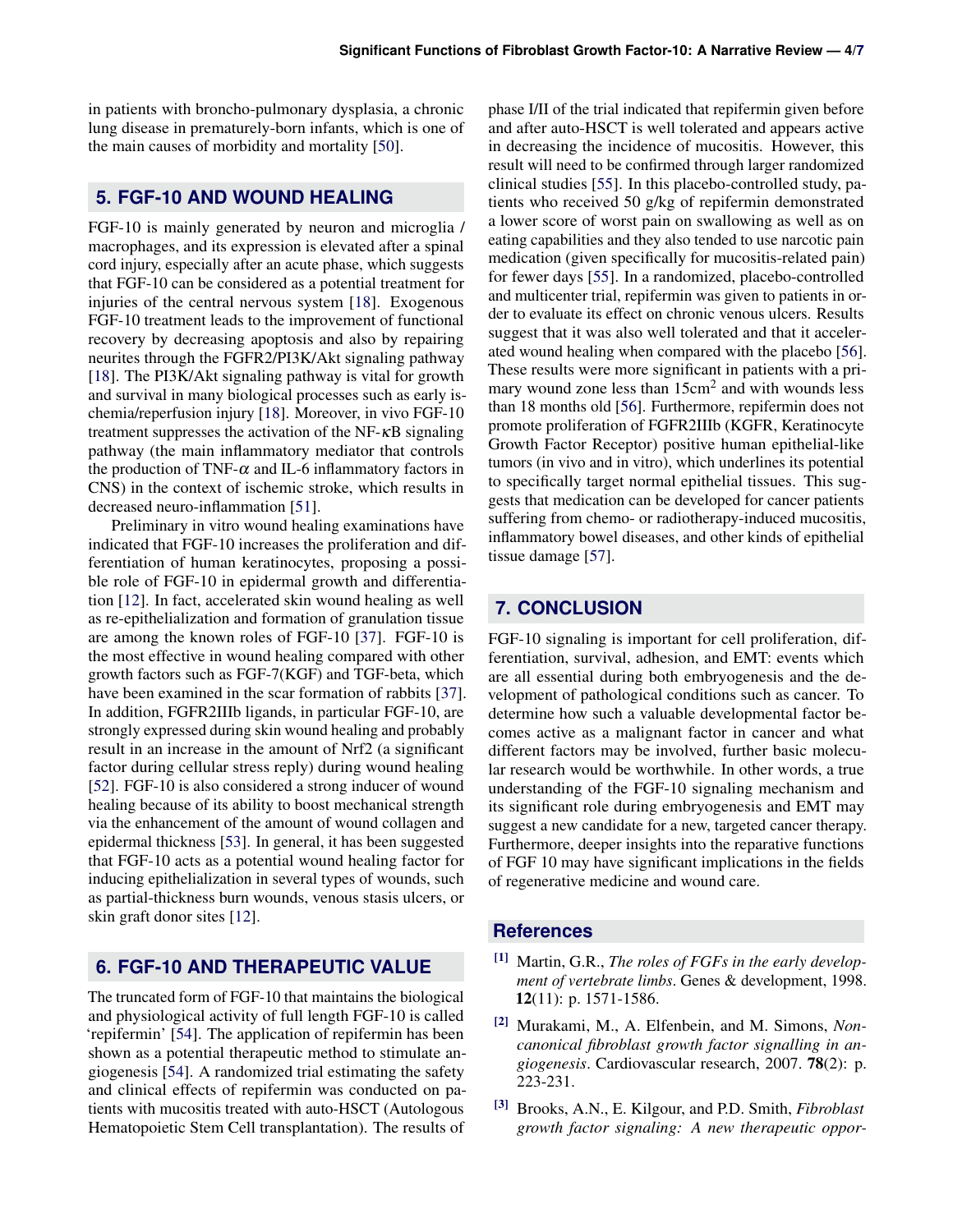*tunity in cancer*. Clinical cancer research, 2012: p. clincanres. 0699.2012.

- <span id="page-4-0"></span>[4] Cotton, L.M., M.K. O'Bryan, and B.T. Hinton, *Cellular signaling by fibroblast growth factors (FGFs) and their receptors (FGFRs) in male reproduction*. Endocrine reviews, 2008. 29(2): p. 193-216.
- <span id="page-4-1"></span>[5] Chioni, A.-M. and R. Grose, *Negative regulation of fibroblast growth factor 10 (FGF-10) by polyoma enhancer activator 3 (PEA3)*. European journal of cell biology, 2009. 88(7): p. 371-384.
- <span id="page-4-2"></span>[6] Govindarajan, V., et al., *Endogenous and ectopic gland induction by FGF-10*. Developmental biology, 2000.  $225(1)$ : p. 188-200.
- <span id="page-4-3"></span>[7] Botchkarev, V.A. and J. Kishimoto. *Molecular control of epithelial–mesenchymal interactions during hair follicle cycling*. in Journal of Investigative Dermatology Symposium Proceedings. 2003. Elsevier.
- <span id="page-4-4"></span>[8] Itoh, N., *FGF10: A multifunctional mesenchymal–epithelial signaling growth factor in development, health, and disease*. Cytokine & growth factor reviews, 2016. 28: p. 63-69.
- <span id="page-4-5"></span>[9] Teven, C.M., et al., *Fibroblast growth factor (FGF) signaling in development and skeletal diseases*. Genes & diseases, 2014. 1(2): p. 199-213.
- <span id="page-4-6"></span>[10] Bagai, S., et al., *Fibroblast growth factor-10 is a mitogen for urothelial cells*. Journal of Biological Chemistry, 2002. 277(26): p. 23828-23837.
- <span id="page-4-7"></span>[11] Emoto, H., et al., *Structure and expression of human fibroblast growth factor-10*. Journal of Biological Chemistry, 1997. 272(37): p. 23191-23194.
- <span id="page-4-8"></span>[12] Plichta, J.K. and K.A. Radek, *Sugar-coating wound repair: a review of FGF-10 and dermatan sulfate in wound healing and their potential application in burn wounds*. Journal of Burn Care & Research, 2012. 33(3): p. 299-310.
- <span id="page-4-9"></span>[13] Jaskoll, T., et al., *FGF10/FGFR2b signaling plays essential roles during in vivo embryonic submandibular salivary gland morphogenesis*. BMC developmental biology, 2005. 5(1): p. 11.
- <span id="page-4-10"></span>[14] Burns, R., et al., *Requirement for fibroblast growth factor 10 or fibroblast growth factor receptor 2-IIIb signaling for cecal development in mouse*. Developmental biology, 2004. 265(1): p. 61-74.
- <span id="page-4-11"></span>[15] Mikrut, S.D.O., *The Role of the LIM Adaptors LMO4 and Ajuba LIM in Regulating Snail Family Mediated Neural Crest Development*, 2013, Northwestern University.
- <span id="page-4-12"></span>[16] Heeg-Truesdell, E. and C. LaBonne, *A slug, a fox, a pair of sox: transcriptional responses to neural crest inducing signals*. Birth Defects Research Part C: Embryo Today: Reviews, 2004. 72(2): p. 124-139.
- <span id="page-4-13"></span>[17] Hosokawa, R., et al., *TGF-ß mediated FGF10 signaling in cranial neural crest cells controls development of myogenic progenitor cells through tissue–tissue interactions during tongue morphogenesis*. Developmental biology, 2010. 341(1): p. 186-195.
- <span id="page-4-14"></span>[18] Chen, J., et al., *Neuron and microglia/macrophagederived FGF10 activate neuronal FGFR2/PI3K/Akt signaling and inhibit microglia/macrophages TLR4/NF-*κ*B-dependent neuroinflammation to improve functional recovery after spinal cord injury*. Cell death & disease, 2017. 8(10): p. e3090.
- <span id="page-4-15"></span>[19] Sahara, S. and D.D. O'Leary, *Fgf10 regulates transition period of cortical stem cell differentiation to radial glia controlling generation of neurons and basal progenitors*. Neuron, 2009. 63(1): p. 48-62.
- <span id="page-4-16"></span>[20] Phoenix, T.N. and S. Temple, *Baby got brain: FGF10 sets rostral cortical size*. Neuron, 2009. 63(1): p. 1-3.
- <span id="page-4-17"></span>[21] Bellusci, S., et al., *Fibroblast growth factor 10 (FGF10) and branching morphogenesis in the embryonic mouse lung*. Development, 1997. 124(23): p. 4867-4878.
- <span id="page-4-18"></span>[22] Beenken, A. and M. Mohammadi, *The FGF family: biology, pathophysiology and therapy*. Nature reviews Drug discovery, 2009. 8(3): p. 235.
- <span id="page-4-19"></span>[23] Hart, A., S. Papadopoulou, and H. Edlund, *Fgf10 maintains notch activation, stimulates proliferation, and blocks differentiation of pancreatic epithelial cells*. Developmental dynamics: an official publication of the American Association of Anatomists, 2003. 228(2): p. 185-193.
- <span id="page-4-20"></span>[24] Donjacour, A.A., A.A. Thomson, and G.R. Cunha, *FGF-10 plays an essential role in the growth of the fetal prostate*. Developmental biology, 2003. 261(1): p. 39-54.
- <span id="page-4-21"></span>[25] Sala, F.G., et al., *Fibroblast growth factor 10 is required for survival and proliferation but not differentiation of intestinal epithelial progenitor cells during murine colon development*. Developmental biology, 2006. 299(2): p. 373-385.
- <span id="page-4-22"></span>[26] Nyeng, P., et al., *FGF10 signaling controls stomach morphogenesis*. Developmental biology, 2007. 303(1): p. 295-310.
- <span id="page-4-23"></span>[27] Spencer–Dene, B., et al., *Stomach development is dependent on fibroblast growth factor 10/fibroblast growth factor receptor 2b–mediated signaling*. Gastroenterology, 2006. 130(4): p. 1233-1244.
- <span id="page-4-24"></span>[28] Wells, K.L., et al., *Dynamic relationship of the epithelium and mesenchyme during salivary gland initiation: the role of Fgf10*. Biology open, 2013: p. BIO20135306.
- <span id="page-4-25"></span>[29] Tao, H., et al., *A dual role of FGF10 in proliferation and coordinated migration of epithelial leading edge*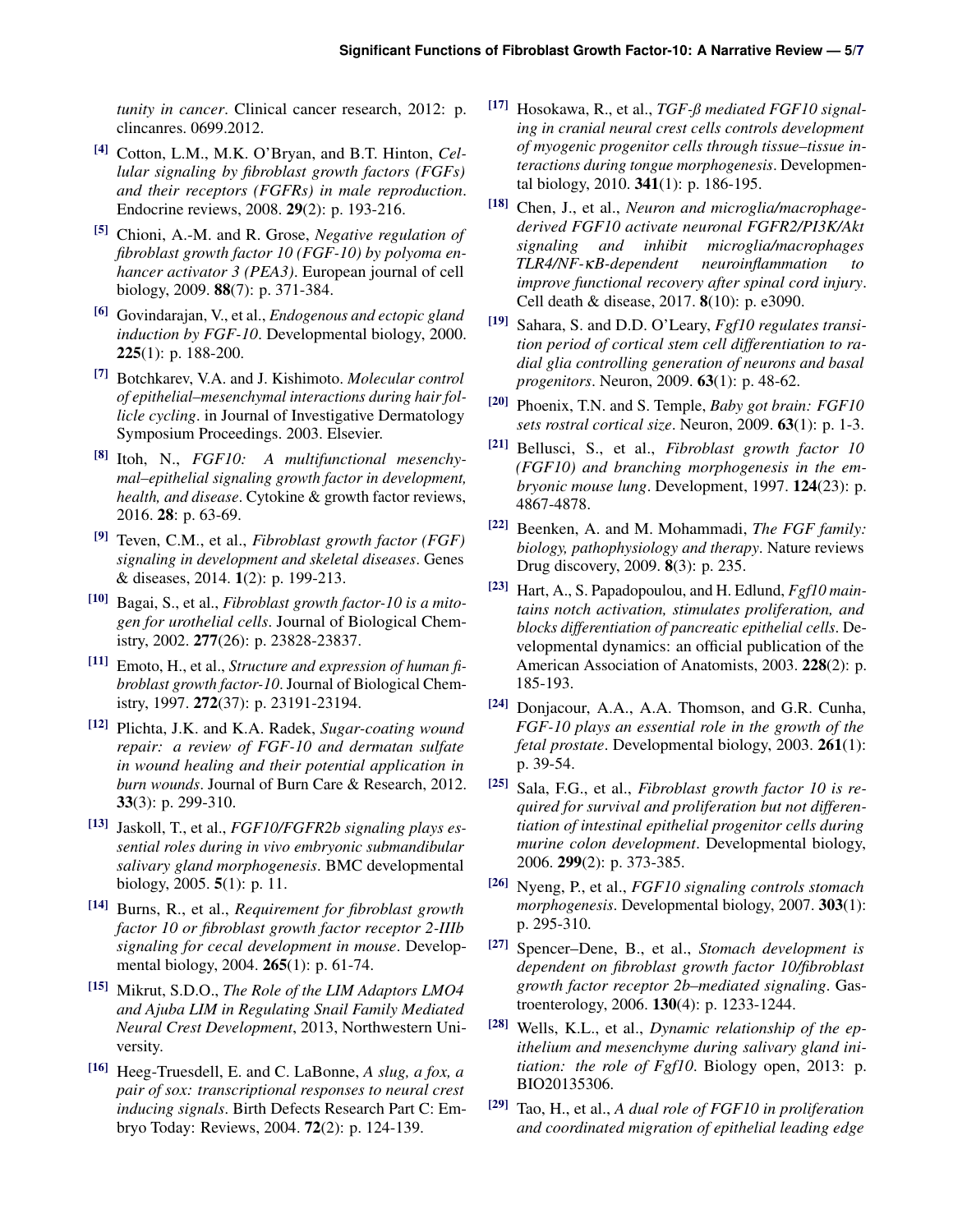*cells during mouse eyelid development*. Development, 2005. 132(14): p. 3217-3230.

- <span id="page-5-13"></span>[30] Kettunen, P., et al., *Associations of FGF-3 and FGF-10 with signaling networks regulating tooth morphogenesis*. Developmental dynamics: an official publication of the American Association of Anatomists, 2000. 219(3): p. 322-332.
- <span id="page-5-14"></span>[31] Marguerie, A., et al., *Congenital heart defects in Fgfr2- IIIb and Fgf10 mutant mice*. Cardiovascular research, 2006. 71(1): p. 50-60.
- <span id="page-5-15"></span>[32] Berg, T., et al., *Fibroblast growth factor 10 is critical for liver growth during embryogenesis and controls hepatoblast survival via ß-catenin activation*. Hepatology, 2007. 46(4): p. 1187-1197.
- <span id="page-5-16"></span>[33] Sala, F.G., et al., *FGF10 controls the patterning of the tracheal cartilage rings via Shh*. Development, 2011. 138(2): p. 273-282.
- <span id="page-5-17"></span>[34] Cui, Y. and Q. Li, *Expression and functions of fibroblast growth factor 10 in the mouse mammary gland*. International journal of molecular sciences, 2013. 14(2): p. 4094-4105.
- [35] Lu, P., et al., *Genetic mosaic analysis reveals FGF receptor 2 function in terminal end buds during mammary gland branching morphogenesis*. Developmental biology, 2008. 321(1): p. 77-87.
- <span id="page-5-0"></span>[36] Abolhassani, A., et al., *FGF10: type III epithelial mesenchymal transition and invasion in breast cancer cell lines*. Journal of Cancer, 2014. 5(7): p. 537.
- <span id="page-5-1"></span>[37] Matsuike, A., et al., *Expression of fibroblast growth factor (FGF)-10 in human colorectal adenocarcinoma cells*. Journal of Nippon Medical School, 2001. 68(5): p. 397-404.
- <span id="page-5-2"></span>[38] Clark, J.C., et al., *FGF-10 disrupts lung morphogenesis and causes pulmonary adenomas in vivo*. American Journal of Physiology-Lung Cellular and Molecular Physiology, 2001. 280(4): p. L705-L715.
- <span id="page-5-3"></span>[39] Theodorou, V., et al., *Fgf10 is an oncogene activated by MMTV insertional mutagenesis in mouse mammary tumors and overexpressed in a subset of human breast carcinomas*. Oncogene, 2004. 23(36): p. 6047.
- <span id="page-5-4"></span>[40] Nomura, S., et al., *FGF10/FGFR2 signal induces cell migration and invasion in pancreatic cancer*. British journal of cancer, 2008. 99(2): p. 305.
- <span id="page-5-5"></span>[41] Memarzadeh, S., et al., *Enhanced paracrine FGF10 expression promotes formation of multifocal prostate adenocarcinoma and an increase in epithelial androgen receptor*. Cancer cell, 2007. 12(6): p. 572-585.
- <span id="page-5-6"></span>[42] Thiery, J.P., et al., *Epithelial-mesenchymal transitions in development and disease*. cell, 2009. 139(5): p. 871- 890.
- <span id="page-5-7"></span>[43] Turner, N. and R. Grose, *Fibroblast growth factor signalling: from development to cancer*. Nature Reviews Cancer, 2010. 10(2): p. 116.
- <span id="page-5-8"></span>[44] Katoh, M. and M. Katoh, *Cross-talk of WNT and FGF signaling pathways at GSK3ß to regulate ß-catenin and SNAIL signaling cascades*. Cancer biology & therapy, 2006. 5(9): p. 1059-1064.
- <span id="page-5-9"></span>[45] Kang, Y. and J. Massague,´ *Epithelial-mesenchymal transitions: twist in development and metastasis*. cell, 2004. 118(3): p. 277-279.
- <span id="page-5-10"></span>[46] Elliott, R.L. and G.C. Blobe, *Role of transforming growth factor Beta in human cancer*. Journal of clinical oncology, 2005. 23(9): p. 2078-2093.
- <span id="page-5-11"></span>[47] Chao, C.-M., et al., *Alveologenesis: key cellular players and fibroblast growth factor 10 signaling*. Molecular and cellular pediatrics, 2016. 3(1): p. 17.
- <span id="page-5-12"></span>[48] Chapman, D.B., V. Shashi, and D.J. Kirse, *Case report: aplasia of the lacrimal and major salivary glands (ALSG)*. International journal of pediatric otorhinolaryngology, 2009. 73(6): p. 899-901.
- <span id="page-5-18"></span>[49] Klar, J., et al., *Fibroblast growth factor 10 haploinsufficiency causes chronic obstructive pulmonary disease*. Journal of medical genetics, 2011. 48(10): p. 705-709.
- <span id="page-5-19"></span>[50] Chao, C.M., et al., *Fgf10 deficiency is causative for lethality in a mouse model of bronchopulmonary dysplasia*. The Journal of pathology, 2017. 241(1): p. 91-103.
- <span id="page-5-20"></span>[51] Li, Y.-H., et al., *Neuron-derived FGF10 ameliorates cerebral ischemia injury via inhibiting NF-*κ*Bdependent neuroinflammation and activating PI3K/Akt survival signaling pathway in mice*. Scientific reports, 2016. 6: p. 19869.
- <span id="page-5-21"></span>[52] Braun, S., et al., *Nrf2 transcription factor, a novel target of keratinocyte growth factor action which regulates gene expression and inflammation in the healing skin wound*. Molecular and cellular biology, 2002. 22(15): p. 5492-5505.
- <span id="page-5-22"></span>[53] Jimenez, P.A. and M.A. Rampy, *Keratinocyte growth factor-2 accelerates wound healing in incisional wounds*. Journal of Surgical Research, 1999. 81(2): p. 238-242.
- <span id="page-5-23"></span>[54] Huang, M. and C. Berkland, *Controlled release of Repifermin* <sup>R</sup> *from polyelectrolyte complexes stimulates endothelial cell proliferation*. Journal of pharmaceutical sciences, 2009. 98(1): p. 268-280.
- <span id="page-5-24"></span>[55] Freytes, C.O., et al., *Phase I/II randomized trial evaluating the safety and clinical effects of repifermin administered to reduce mucositis in patients undergoing autologous hematopoietic stem cell transplantation*. Clinical cancer research, 2004. 10(24): p. 8318-8324.